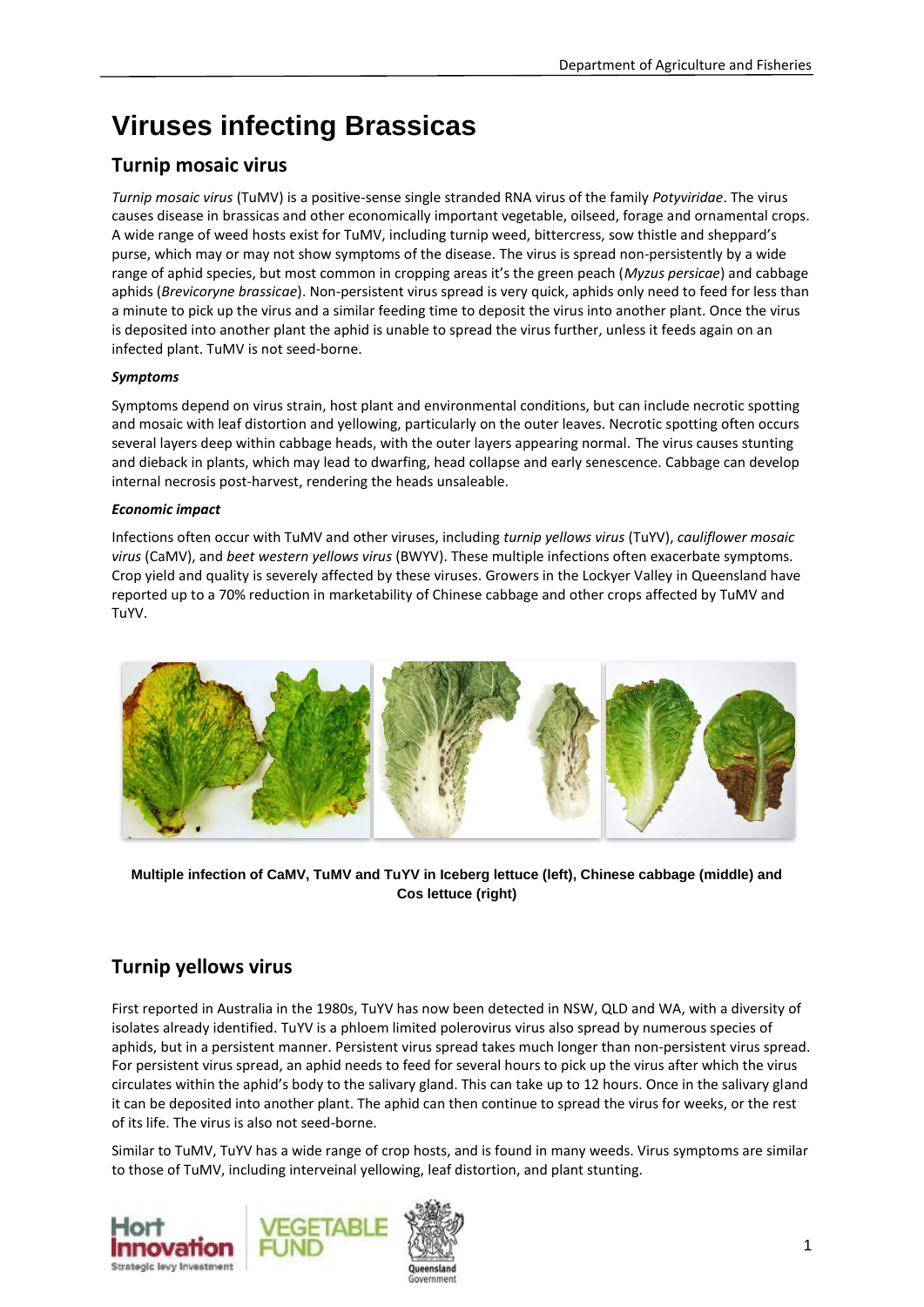# **Cauliflower mosaic virus**

CaMV, of the genus *Caulimoviridae*, predominantly infects brassica crops and weeds, such as wild radish, as well as some members of the *Solanaceae* family. CaMV was first detected in Australia in the 1980s. During the last 12 months, disease surveys in South East QLD have detected CaMV in coinfections with TuMV and TuYV in wombok, daikon, broccoli and various weed species, including bittercress, burmetic, sow thistle, and turnip weed. Symptoms of CaMV infection are similar to the other viruses, and may include mosaic, necrotic lesions and plant stunting. Previous studies indicate that the economic impacts of CaMV may be less severe than those of TuMV, however, the effects on quality and yield are likely to be compounded when two or more of these viruses are present

### **Virus identification**

Although there may be some differences in disease symptoms induced by the different viruses, it is very difficult to use these as a tool to identify which virus is present within the crop. All three viruses mentioned here have symptom ranges which overlap to some degree with each other and it's highly likely there could be more than one virus present which can also confuse symptom ranges. Conversely, absence of symptoms doesn't mean absence of virus. Both TuYV and TuMV were detected from apparently healthy kale crops in South East QLD. Laboratory assays are needed to identify which virus or viruses are present.



**Chinese radish (Daikon) showing symptoms of virus infection. Plants sampled and tested with these symptoms almost always had TuMV and CaMV. Some but not all also had TuYV.** 

Management strategies for TuMV and TuYV are challenging due to their wide host range and spread by multiple aphid species. The viruses and their aphid vectors survive in the non-planting season largely through the presence of weed hosts. Where possible control of weed growth, particularly close to crops is recommended. Monitoring seasonal movements of aphids can help with improving knowledge on when these viruses are likely to be of concern.

Use and select insecticides with caution. None are registered for control of virus diseases as mostly they have no useful effect in preventing in-crop spread of these viruses by the aphids. Targeted applications of systemic herbicide or insecticide on weedy areas could help prevent virus being introduced into crops by migrating aphids, although green peach aphids tend to exhibit very high levels of resistance to many insecticide chemistries. Implementation of IPM strategies utilising beneficial insects, such as parasitoid releases may be effective in reducing overall aphid populations in the district. Several parasitoids are available, which target aphids, such as *Aphidus colemani*, which attacks green peach aphid, cotton aphid, turnip aphid, and oat aphid.

Avoiding planting highly susceptible varieties when aphids are present is an effective strategy for managing these diseases in the field, as is the use of resistant lines where available. Overseas, efforts are underway to develop TuMV resistance in a variety of vegetable crops, specifically in Chinese cabbage, but also in white cabbage, radish, and lettuce.